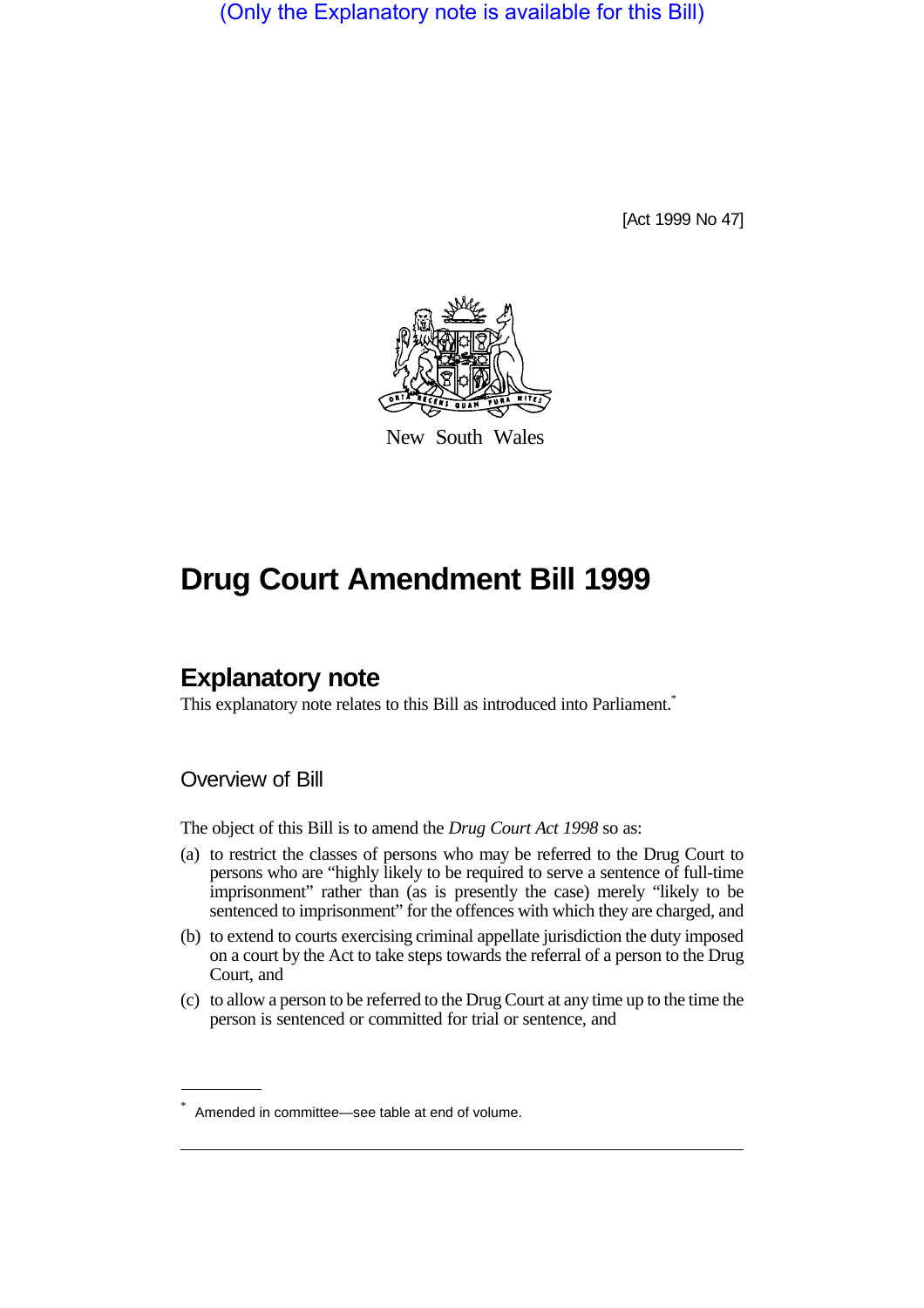Explanatory note

- (d) to allow a sentence of imprisonment to be suspended for the purpose of enabling a person to participate in a drug program up to 14 days after the sentence is imposed rather than (as is presently the case) at the same time as the sentence is imposed, and
- (e) to ensure that the Drug Court can accept a person into a drug program and suspend the person's sentence not only in relation to the offence for which the person was referred to the Drug Court but also in relation to any other offence to which the person pleads guilty, and
- (f) to allow the Drug Court, when dealing with a person for two or more offences for which the person has been referred to the Drug Court by two or more courts, to refer the person back to one of those courts for all of the offences for which that court has jurisdiction, and
- (g) to make it a statutory condition of a person's drug program that the Drug Court may commit the person to a correctional centre if such action is necessary to facilitate the person's detoxification or program assessment, and
- (h) to allow the Drug Court's powers to issue arrest warrants to be exercised by the registrar of the Drug Court, and
- (i) to remove any doubt as to the power of the Drug Court to issue a warrant committing a person to a correctional centre in the course of a drug program and as to the authority of a police officer and the governor of a correctional centre to give effect to such a warrant.

The Bill also amends the *Periodic Detention of Prisoners Act 1981* so as:

- (a) to allow leave of absence to be granted under that Act to a person who is participating in a drug program, and
- (b) to provide that, when it sentences a person to imprisonment for more than one month and suspends the sentence so as to allow the person to participate in a drug program, the Drug Court is not required to cancel any periodic detention order to which the person is subject.

#### Outline of provisions

**Clause 1** sets out the name (also called the short title) of the proposed Act.

**Clause 2** provides for the commencement of the proposed Act on a day or days to be appointed by proclamation.

**Clause 3** is a formal provision giving effect to the amendments to the *Drug Court Act 1998* set out in Schedule 1.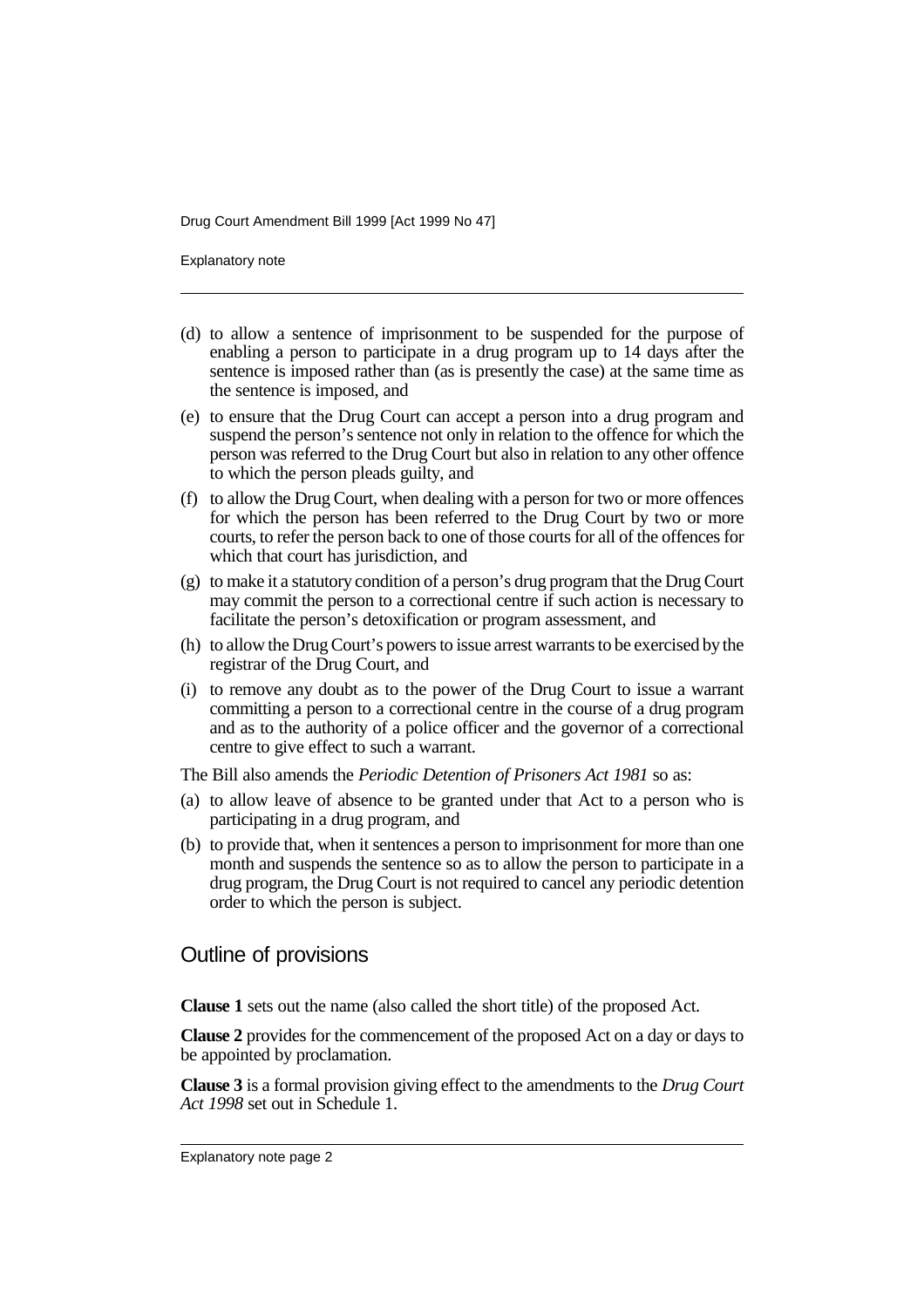Explanatory note

**Clause 4** is a formal provision giving effect to the amendments to the *Periodic Detention of Prisoners Act 1981* set out in Schedule 2.

## **Schedule 1 Amendment of Drug Court Act 1998**

**Schedule 1 [1]** amends section 5 (1) of the Act so as to restrict the definition of *eligible person* prescribed by that section to persons who are "highly likely to be required to serve a sentence of full-time imprisonment" rather than (as is presently the case) merely "likely to be sentenced to imprisonment" for the offences with which they are charged.

**Schedule 1 [2]** extends to courts exercising criminal appellate jurisdiction the duty imposed on a court by section 6 (2) of the Act to take steps towards the referral of a person to the Drug Court. It should be noted that section 6 of the Act applies only to courts prescribed by the regulations and that the current regulations prescribe Local Courts and the District Court only, so that the effect of the amendment will for the time being be to extend the duty to the District Court in its jurisdiction to determine appeals in criminal proceedings under Part 5A of the *Justices Act 1902*.

**Schedule 1 [3]** substitutes section 6 (3) of the Act so as to allow a person to be referred to the Drug Court at any time up to the time the person is sentenced or committed for trial or sentence.

**Schedule 1 [4]** amends section 7 of the Act to require a person entering a drug program to consent not only to the conditions imposed by the Drug Court (as is presently the case) but also the statutory conditions imposed by the Act, as a consequence of the insertion of proposed section 8A referred to in Schedule 1 [12].

**Schedule 1 [5]** amends section 7 of the Act so as to allow a sentence of imprisonment to be suspended for the purpose of enabling a person to participate in a drug program up to 14 days after the sentence is imposed rather than (as is presently the case) at the same time as the sentence is imposed.

**Schedule 1 [6]** amends section 7 of the Act so as to allow an order suspending a person's sentence, or accepting a person into a drug program, to be made in the person's absence.

**Schedule 1 [7]** amends section 7 of the Act so as to ensure that the Drug Court can accept a person into a drug program and suspend the person's sentence not only in relation to the offence for which the person was referred to the Drug Court but also in relation to any other offence to which the person pleads guilty.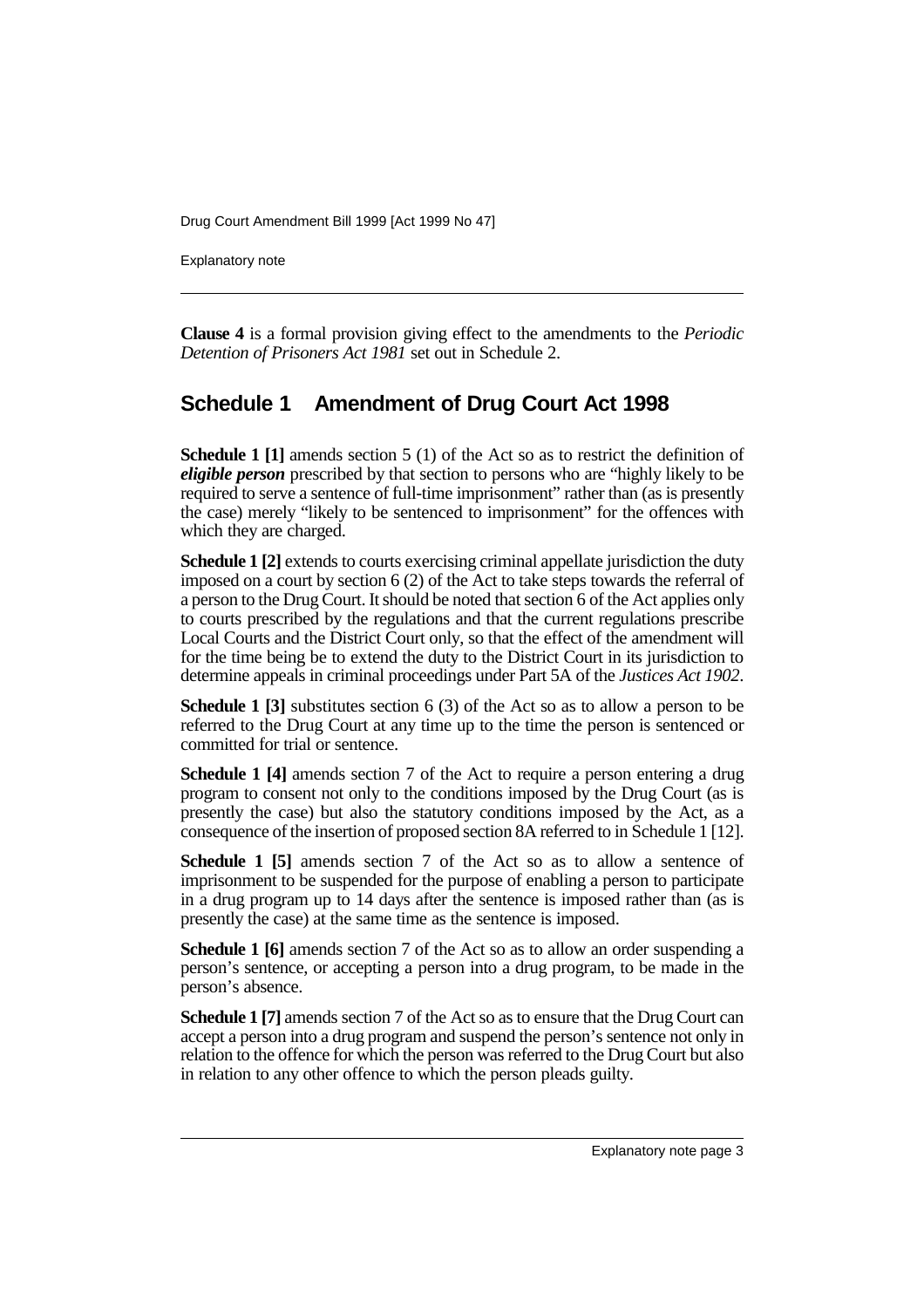Explanatory note

**Schedule 1 [8]** amends section 7 of the Act as a consequence of the amendment proposed by Schedule 1 [3].

**Schedule 1 [9]** amends section 8 so as to allow the Drug Court to decline to deal with a person who has been referred to it for any reason the Drug Court considers appropriate.

**Schedule 1 [10]** amends section 8 of the Act so as to allow the Drug Court, when dealing with a person for two or more offences for which the person has been referred to the Drug Court by two or more courts, to refer the person back to one of those courts for all of the offences for which that court has jurisdiction.

**Schedule 1 [11]** amends section 8 of the Act as a consequence of the amendment proposed by Schedule 1 [3].

**Schedule 1 [12]** inserts a new section 8A into the Act so as to make it a statutory condition of a person's drug program that the Drug Court may commit the person to a correctional centre if such action is necessary to facilitate the person's detoxification or program assessment.

**Schedule 1 [13]** amends section 12 of the Act so as to ensure that any time spent by a person in custody is taken into account in imposing the person's final sentence.

**Schedule 1 [14]** amends section 14 of the Act so as to allow the Drug Court's powers to issue arrest warrants to be exercised by the registrar of the Drug Court.

**Schedule 1 [15]** inserts a new section 14A into the Act so as to remove any doubt as to the power of the Drug Court to issue a warrant committing a person to a correctional centre in the course of a drug program and as to the authority of a police officer and the governor of a correctional centre to give effect to such a warrant.

**Schedule 1 [16]** amends section 24 of the Act so as to make it clear that the Drug Court is bound by the *Bail Act 1978* when it exercises the functions of a magistrate or justice in the same way as it is bound by the *Justices Act 1902* when it exercises those functions.

## **Schedule 2 Amendment of Periodic Detention of Prisoners Act 1981**

**Schedule 2 [1]** amends section 20 (1) of the Act so as to allow leave of absence from a periodic detention centre to be granted to a person who is participating in a drug program.